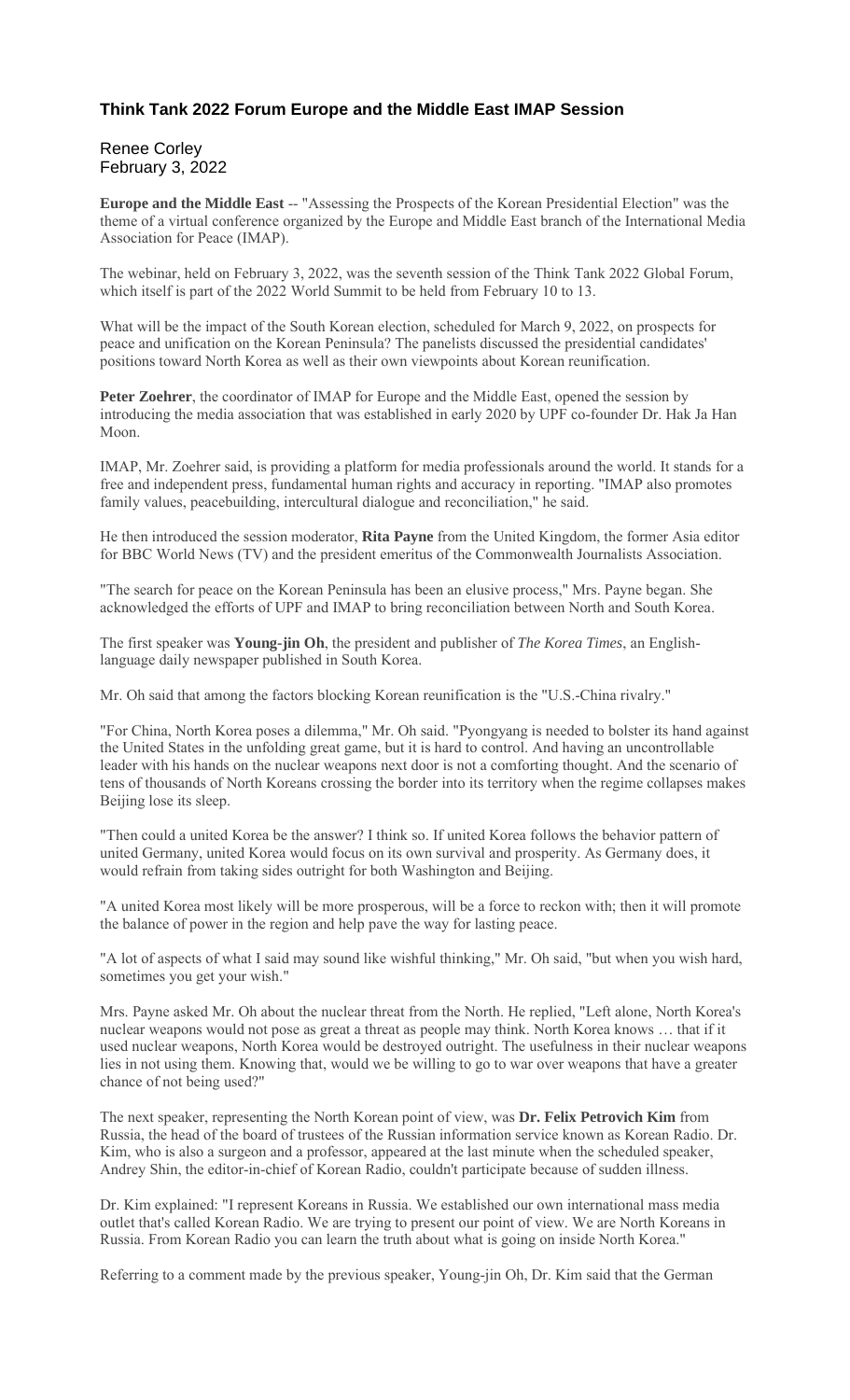model of reunification would not be acceptable for North and South reunification. "Kim Il Sung [the first leader of North Korea] suggested unification through consolidation and federation with equal rights; then we can unite. Then [Kim Il Sung] suggested to create a confederation, in which each part would decide its foreign policy and economic policy. For example, free market economy in the south, state economy in the north. But for international communication and cooperation there would be one unified state. But in order to achieve that, we should really work hard."

Regarding the nuclear threat, Dr. Kim said the United States' nuclear arsenal in South Korea is what pushed the North to create its own nuclear arsenal. After former President Kim Jong Il officially withdrew North Korea from the nuclear non-proliferation treaty, North Korea started to create nuclear weapons.

Dr. Kim said: "I think the unification and peace between two Koreas is an issue of the two Koreas. … I think Koreans can communicate with each other, can make negotiations, and can find peace and unification. The only thing that is necessary for that is that the United States would withdraw their troops from South Korean land."

**Chad O'Carroll** from the United Kingdom, the chief executive officer of the Seoul-based news and information service Korea Risk Group (NK-News), compared the two leading candidates for the South Korean presidency -- the conservative Yoon Seok-youl of the People Power Party and the liberal Lee Jaemyung of the Democratic Party -- in terms of their stance toward North Korea:

"Broadly speaking, I'd say that both are relatively pro-engagement and are focused on constructive ways to find peace with Kim Jong Un and the North Korean government, but there are important differences."

He explained that Yoon Seok-youl, the conservative candidate, has criticized the efforts of the Moon Jaein administration to secure an end-of-war declaration even before North Korea denuclearizes. Mr. Yoon also criticized the inter-Korean agreements signed during the summit of 2018. However, he is open to an inter-Korean peace treaty and to unilateral economic aid to North Korea and is even open to facilitating North Korean participation in the International Monetary Fund and the World Bank. He's also keen to support sanctions exemptions. But he would support these economic incentives only if the North makes substantial progress toward denuclearization -- "and that's always been a very tough nut to crack," Mr. O'Carroll said.

He also explained that Mr. Yoon is for modernizing the military, engaging in more deterrents, and coordinating training exercises with the United States.

Mr. O'Carroll said it's interesting that Mr. Yoon would be open to relaxing some of South Korea's laws on inter-Korean broadcasting and communication. In South Korea it's very difficult to access North Korean media, and there are laws against it. Mr. Yoon has said that if there is reciprocity, he'd be willing to amend those laws, "which would really be a game-changer for inter-Korean cooperation."

Mr. O'Carroll said that Lee Jae-myung, the liberal candidate, is in favor of mirroring most of the policies of incumbent President Moon Jae-in. Mr. Lee is a big supporter of President Moon's military modernization plans. "One big difference is that he's keen to find ways to respond more robustly to future North Korean military events like missile and nuclear weapon tests," Mr. O'Carroll said.

"Interestingly, on unification [Mr. Lee] said ideological competition with the North and unification policy premised on Koreans being a homogeneous ethnic group are outdated. He stressed instead that there needs to be a more practical policy direction that can persuade the South Korean public of the need to unify. This can be done through inter-Korean tourism and increased cooperation. These are all things that President Moon Jae-in has been trying to do, but unfortunately inter-Korean relations have taken several hits in the past couple of years that have obstructed progress in this area."

Mr. O'Carroll said there are several key obstacles ahead. "North Korea has isolated itself a lot with Covid-19. There are no vaccinations in all of North Korea, so it's very hard to conceive of North Korean officials engaging in physical diplomacy with South Korea any time soon. It's also hard to imagine how North Korea would receive any humanitarian aid from South Korea any time soon," because with the Covid isolation there are no NGOs or United Nations staff left in North Korea. Thirdly, the international sanctions regime is now so comprehensive that it prevents inter-Korean initiatives except for verbal ones.

Another obstacle is the geopolitical competition between China and the United States, he said. North Korea has been on the side of China, especially in the last two years. Before Covid, China facilitated an increase in Chinese tourism to North Korea as well as Chinese economic and humanitarian aid.

"Because of that, North Korea has no need to accept South Korean offers of aid or engagement, because they usually come with higher standards of monitoring. If this trend continues, it may make it harder for the two Koreas to cooperate directly," Mr. O'Carroll said.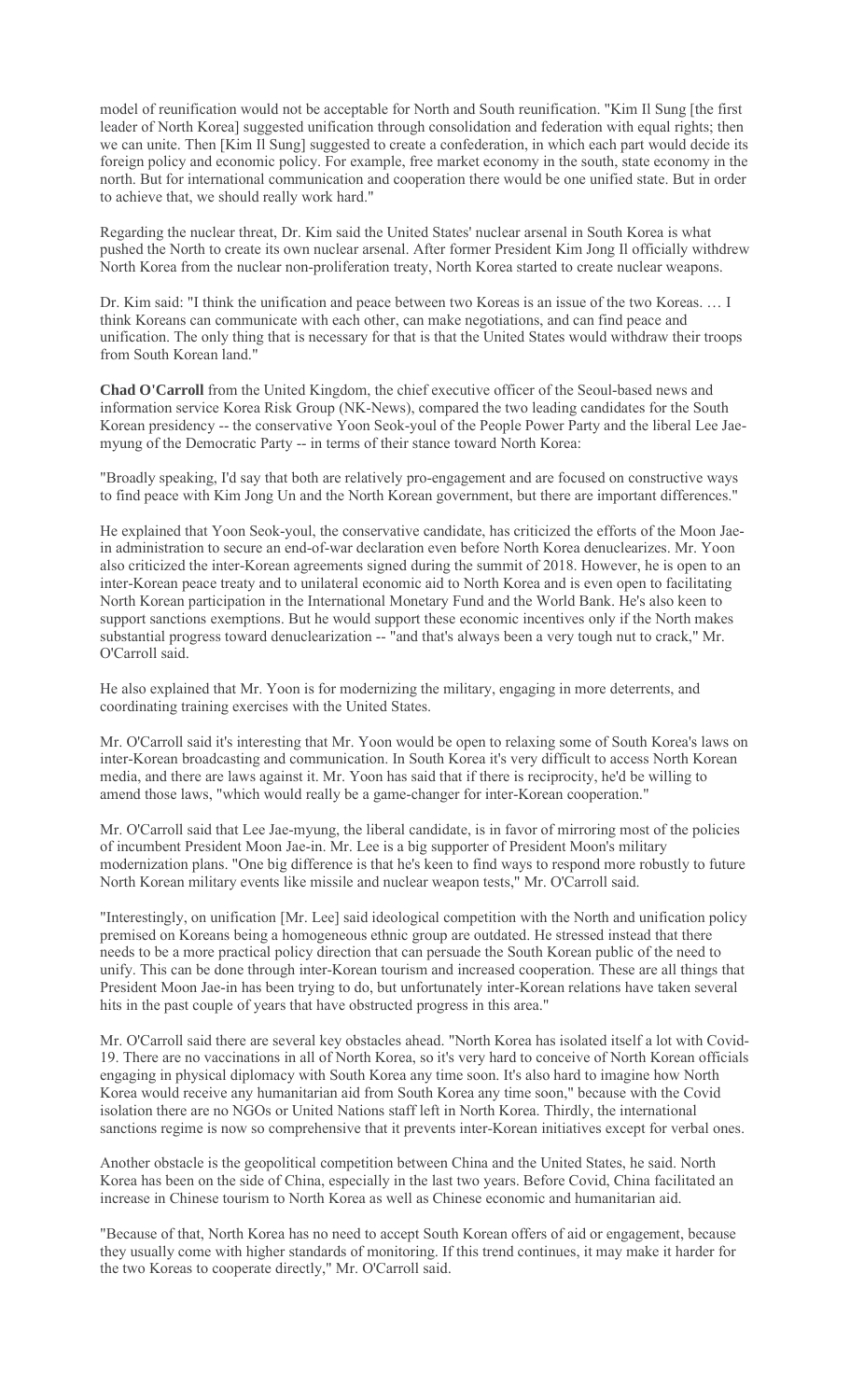The final speaker was **Ambassador Warwick Morris**, a former ambassador of the United Kingdom to the Republic of Korea. A diplomat for nearly 40 years, he was stationed in South Korea for a total of 13 years and made two working visits to North Korea.

"I sometimes think I've been dealing with Korea too long," Mr. Morris said with a smile. "I'm becoming a bit skeptical about prospects for reunification." However, he said it's an important topic, which should be discussed.

This election is unusual, he said, in that neither of the two leading candidates is a politician: Lee Jaemyung is the governor of a province, and Yoon Seok-youl is the prosecutor general. It is also unusual because the incumbent, President Moon Jae-in, still enjoys a lot of popularity, which Mr. Morris attributed partly to the president's efforts to deal with North Korea over the years.

The ambassador said that the two candidates are very close in the opinion polls.

He mentioned that with each presidential election, South Koreans usually vote for a different party. However, he said, "My money is on Mr. Lee. He's from the same party as Moon Jae-in, so that would be a little unusual."

If Mr. Lee is elected, he would have a similar outlook to Moon Jae-in, Mr. Morris said.

Concerning the issue of a peace treaty, he said, "I'm not sure what it would achieve and what it would lead to, and whether it would change anything."

Mr. Morris asked: "Do the people of South Korea want reunification? Do they want it in their lifetime?" He reminded the audience that there are very few South Koreans still alive who have a strong personal link to North Korea.

When Germany reunited in 1990, young South Koreans were shocked to observe how expensive it was for the prosperous West Germany to absorb East Germany, and they realized that Korean reunification also would be hugely expensive. "There's an enormous cost factor in any reunification scenario, and I'm not sure what percentage of South Koreans today want to see reunification in their lifetime," Mr. Morris said.

In the mid-1970s when Mr. Morris first lived in South Korea, the threat of war with the North was much more obvious, with "monthly air raid practices and daily curfews, a real fear of invasion and attacks from the North, tunnels being found, incidents with submarines. That was a really dangerous era. Nowadays, South Korea is not like that," he said. Even though North Korea has nuclear weapons and is launching missiles almost weekly, "life goes on. People accept these as part of daily life."

Ambassador Morris said that because of these factors, he does not believe that reunification will happen in the near future. "But it's right to try. It's right to build links."

He recalled the "Sunshine Policy" implemented by former South Korean President Kim Dae-jung, with many exchanges between North and South. However, Mr. Morris said, "In the end, they came to naught."

"I'm not sure what North Korea really wants," he said. "I think, in a word, it wants to overcome the South. That is its policy. And I just don't see that happening."

Moderator Rita Payne thanked all four presenters. "What's been running through these presentations is this strand of hard realism," she said. "Everybody wants peace, but the path is not going to be easy."

A lively discussion took place among the speakers during the question-and-answer session.

Dr. Felix Kim said: "North Korea will not attack South Korea. They don't want another war because their brothers and sisters are there."

Dr. Kim said that if the United States withdraws its troops from the South, that will facilitate the peace process.

Young-jin Oh responded to Dr. Kim's comment by saying that the presence of U.S. troops in South Korea was not a unilateral arrangement but rather a consensus of both South Korea and the United States. Even though some South Koreans want to see U.S. troops leave, "I think the majority of South Koreans believe the U.S. troops should stay. The reason for that is South Koreans do not believe in North Korea's intention."

Mr. Oh reminded the audience that the Korean War was started by the invasion of North Korea at the start of the Cold War with the support of the Soviet Union and China. "Even though there are dwindling